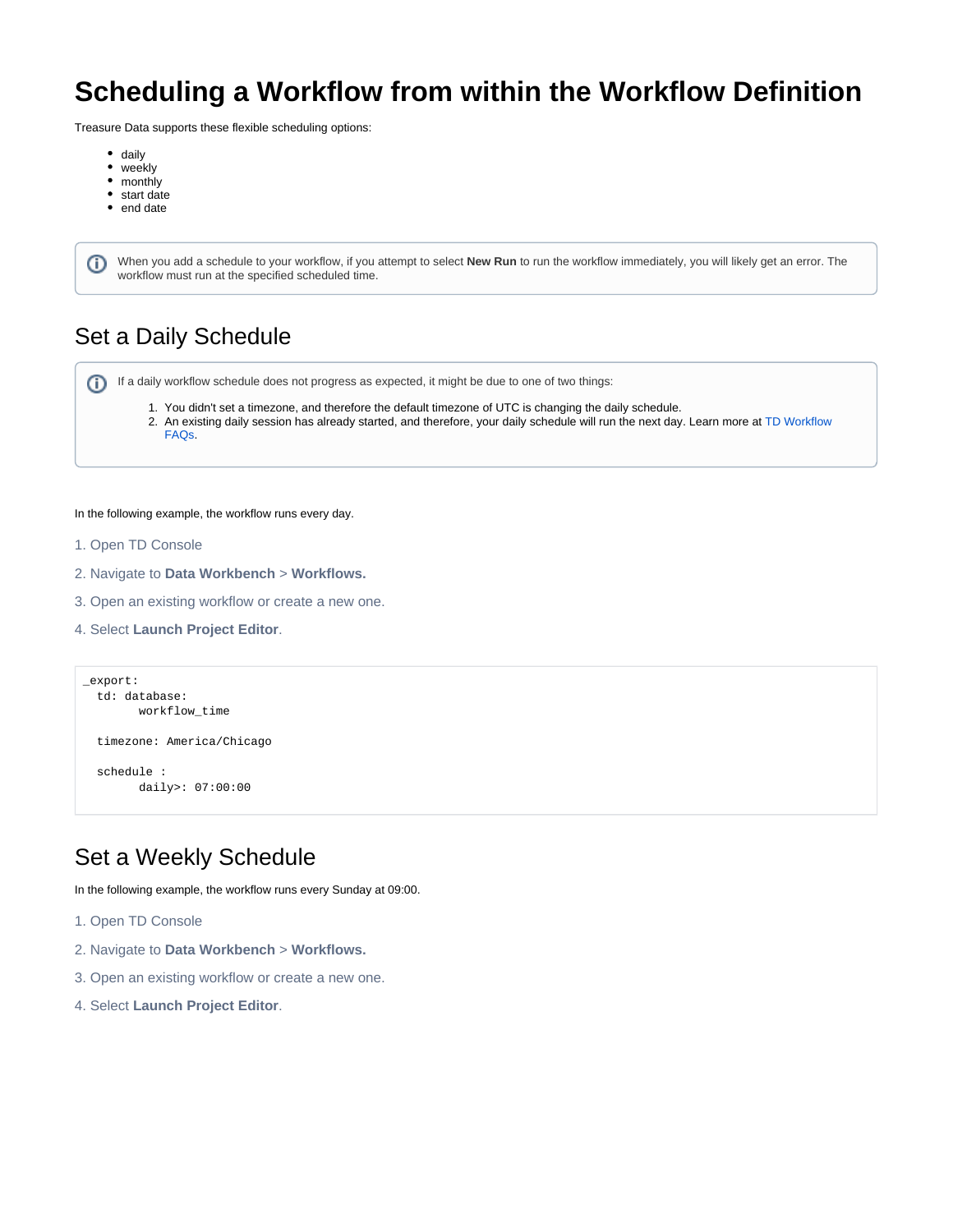```
_export:
  td: database:
         workflow_time
  timezone: America/Chicago
  schedule :
        weekly>: Sun, 09:00:00
```
## Set a Monthly Schedule

In the following example, the workflow runs on the 1st day of every month at 10:00.

- 1. Open TD Console
- 2. Navigate to **Data Workbench** > **Workflows.**
- 3. Open an existing workflow or create a new one.
- 4. Select **Launch Project Editor**.

```
_export:
  td: database:
        workflow_time
  timezone: America/Chicago
  schedule :
        Monthly>: 1, 10:00:00
```
#### Set a Start Date

In the following example, the workflow run starts on 2022-10-05 and runs daily at 7:00 a.m.

- 1. Open TD Console
- 2. Navigate to **Data Workbench** > **Workflows.**
- 3. Open an existing workflow or create a new one.
- 4. Select **Launch Project Editor**.

```
_export:
  td: database:
       workflow_time
  timezone: America/Chicago
  schedule :
     start>: 2022-10-05
     daily>: 07:00:00
```
## Set a Start Date with Start Time

In the following example, the workflow run starts on 2022-10-05 and runs daily at 7:00 a.m.

```
1. Open TD Console
```